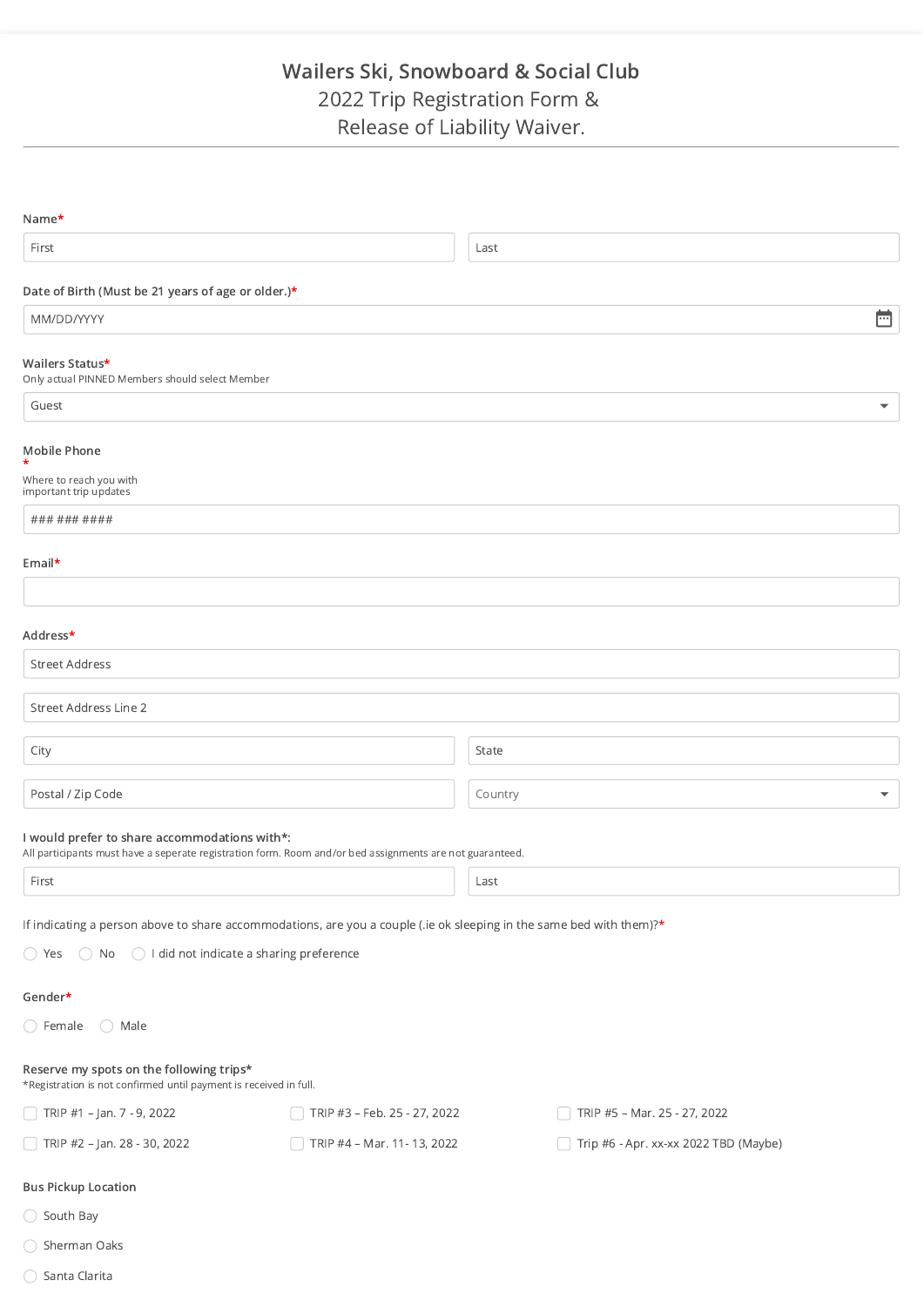| 2022 TRIP PRICES<br><u>(2 night trips)</u>                                                                            | Member | Guest |  |  |  |
|-----------------------------------------------------------------------------------------------------------------------|--------|-------|--|--|--|
| More than 30 days in<br>ladvance                                                                                      | \$345  | \$365 |  |  |  |
| 29 - 7 days in advance                                                                                                | \$365  | \$385 |  |  |  |
| Less than 7 days in advance                                                                                           | \$385  | \$405 |  |  |  |
| Payments received less than 5 days prior to departure date may be subject to an<br>additional processing fee of \$15. |        |       |  |  |  |
| NO payment, NO boarding the bus                                                                                       |        |       |  |  |  |

Wailers accept all major credit cards, cash, check or money orders. Additional fees may apply for credit card transactions.

### CANCELLATION POLICY

All policies will be strictly enforced, however the Board reserves the right to make exceptions as deemed appropriate

1. Non-payment by due dates may result in reservation being canceled.

2. All cancellations must be in writing. Email is acceptable, however it is advisable that you confirm your communication has been received.

3. A \$35 fee will be assessed on all cancellations made 21 days or less before departure date.

4. A \$40 Returned Check Fee will be assessed on all returned checks. No exceptions.

5. No refund will be given for cancellations less than 14 days prior to departure date unless the spot can be resold. In such cases, refund will still be subject to the \$35 cancellation fee (see #4).

6. Reservations may be transferred only with the approval from the Trip Director

#### Cancellation Policy Acknowledgement\*

I have read and understand the Cancellation Policy as stated above.

■ Yes ■ No

## Cancellation Policy acknowlegement.\*

Use mouse to initial below

#### Date\*

MM/DD/YYYY

IMPORTANT NOTE: A Waiver and Release of Liability MUST be signed by all participants prior to getting on the bus.

#### WAIVER AND RELEASE OF LIABILITY AND ASSUMPTION OF RISK AGREEMENT

READ BEFORE ACKNOWLEDGING In consideration of being allowed to participate in any way in the South Bay Wailers Inc (dba Wailers Ski Club) programs, related events and activities, I

| ×<br>×<br>×<br>$\sim$ |  | ٠ | v |  |
|-----------------------|--|---|---|--|
|-----------------------|--|---|---|--|

 $\overline{a}$ 

First Last

ö

acknowledge, appreciate, and agree that:

1) The risk of injury from many of the programs, related events and activities is significant, including the potential for permanent paralysis and death, and while particular skills, rules, equipment, and personal discipline may reduce this risk, the risk of serious injury does exist; and, -

2) I KNOWINGLY AND FREELY ASSUME ALL RISKS, both known and unknown, EVEN IF ARISING FROM THE NEGLIGENCE OF THE RELEASEES or others and assume full responsibility for my participation; and,-

3) I willingly agree to comply with the stated and customary terms and conditions for participation. If, however, I observe any unusual significant hazard during my presence or participation, I will remove myself from participation and bring such to the attention of the nearest official immediately; and,

- 4) I understand that alcohol may be served or made available at the programs, related events and activities. I take full and unconditional responsibility for my own actions and alcohol consumption; and,

- 5) I, for myself and on behalf of my heirs, assigns, personal representatives and next of kin, HEREBY RELEASE AND HOLD HARMLESS South Bay Wailers, Inc. (dba Wailers Ski Club), their officers, officials, agents, and/or employees, other participants, sponsoring agencies, sponsors, advertisers, and, if applicable, owners and lessors of premises used to conduct the programs, related events and activities ("RELEASEES"), WITH RESPECT TO ANY AND ALL INJURY, DISABILITY, DEATH, or loss or damage to person or property, WHETHER ARISING FROM THE NEGLIGENCE OF THE RELEASEES OR OTHERWISE, to the fullest extent permitted by law.

- I HAVE READ THIS RELEASE OF LIABILITY AND ASSUMPTION OF RISK AGREEMENT, FULLY UNDERSTAND IT'S TERMS, UNDERSTAND THAT I HAVE GIVEN UP SUBSTANTIAL RIGHTS BY SIGNING IT, AND SIGN IT FREELY AND VOLUNTARILY WITHOUT ANY COERCION.